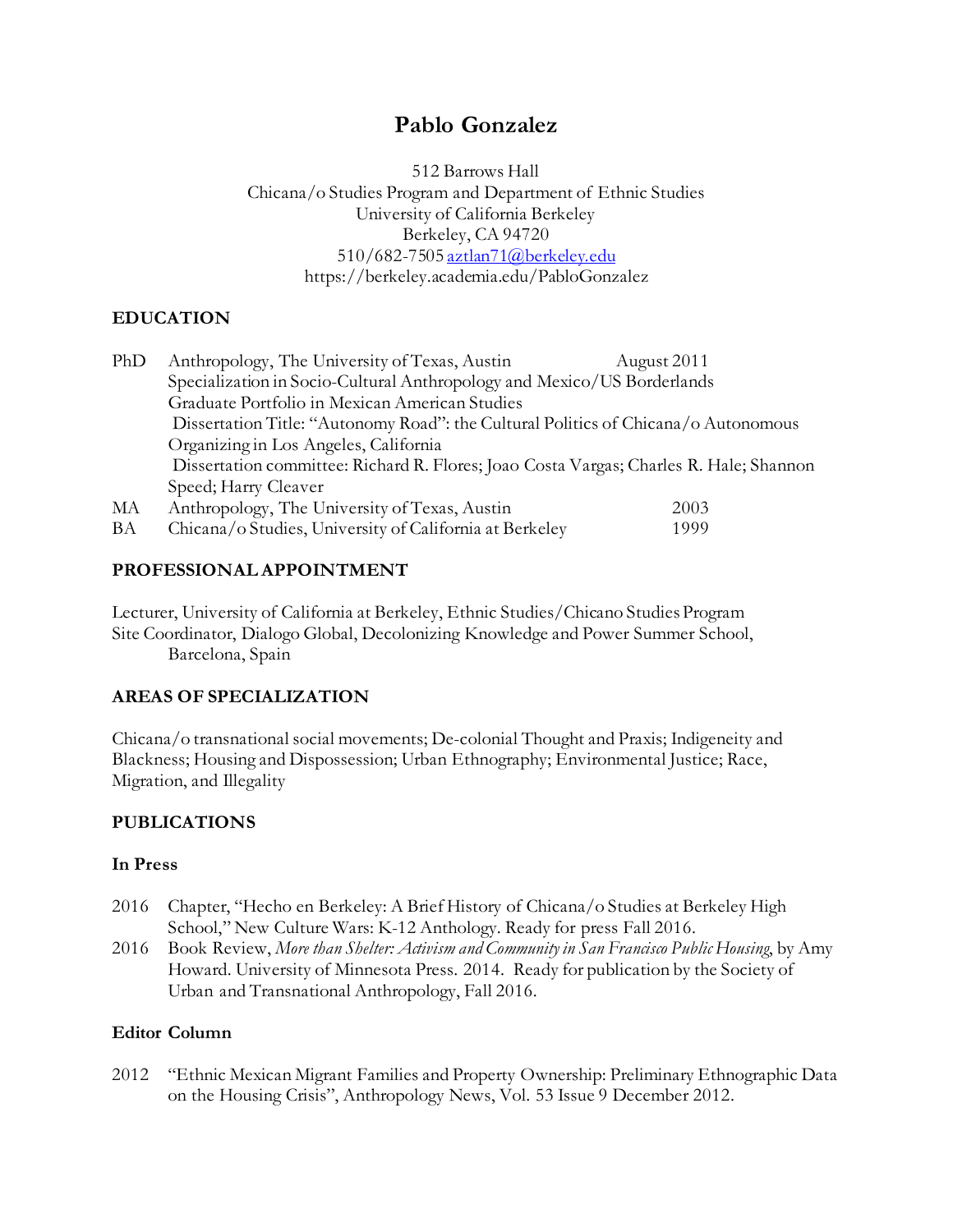- 2011 "ALLA Crosses the Northern Border: Two Exciting Panels for Montreal", Anthropology News, Vol. 52 Issue 6 November 2011.
- 2011 "Una Red en Peces: Transborder Alliances between US Chicanos and Indigenous Communities in Baja California," Anthropology News, Vol. 52 Issue 3 March 2011.

### **In Preparation**

- Book manuscript, "Autonomy Road": Trans-Border Activism and Cultural Politics in an age of Neoliberalism. Advanced Book Contract letter of intent sent to University of Texas Press.
- Article manuscript, "Guerra de Sangre y Fuego": Coloniality, Policing, and the Modern Racial Manhunt", for review to *Abolition: a Journal of Insurgent Politics* by January 1, 2017.
- Article manuscript, "La Otra en el Otro Lado: the Bridging of Chicano, Mexicano, and Indigenous Subjectivities along the Mexico/US border", for review to *Latino Studies Journal.*
- Article manuscript, "To Live and Die in LA": Infrastructural Warfare, the Zone of Non-Being, and Migrant Other Geographies in Los Angeles, California, for review to *City and Society.*

### **FELLOWSHIPS, GRANTS, AND AWARDS**

- 2012 Ford Postdoctoral Fellowship, Alternate
- 2006 CMAS Dissertation Research Fellowship, UT Austin
- 2005 US/Mexico Borderlands Research Fellowship, UT Austin
- 2004 CMAS Borderlands Research Award, UT Austin
- 2003 CMAS Travel Grant, UT Austin
- 2003 Liberal Arts Graduate Research Grant, UT Austin
- 2002 Liberal Arts Graduate Research Grant, UT Austin
- 2002 Professional Development Award, Dept. of Anthropology, UT Austin
- 2002 Ford Foundation Fellowship, Pre-Doctoral Fellowship, Honorable Mention

### **PRESENTATIONS**

### **Panels Organized**

- 2013 "De/coloniality and Chicana/o Studies: a Global Conversation on the Dark Side of Modernity and the Decolonial Possibilities of Chicana/o Studies," roundtable. National Association of Chicana and Chicano Studies: San Antonio, TX, March 2013.
- 2013 "The Red Star of Texas: Reflections on Zapatismo at UT", roundtable. Abriendo Brecha X: Austin, TX, February 2013.
- 2012 Bridging the Borderlands and the Black Diaspora: Pedagogies of Crossing, Teaching for Justice, and Decolonizing the Discipline of Anthropology in the Americas. American Anthropological Association Annual Conference: San Francisco, CA. November.
- 2011 Understanding Contemporary White Supremacy and Genocide in Los Angeles, California: Responses and Analysis from Below, Critical Ethnic Studies Conference: Riverside, CA, March*.*
- 2010 The Persistence on Decolonizing Anthropology: Chicana/o Ethnographies from the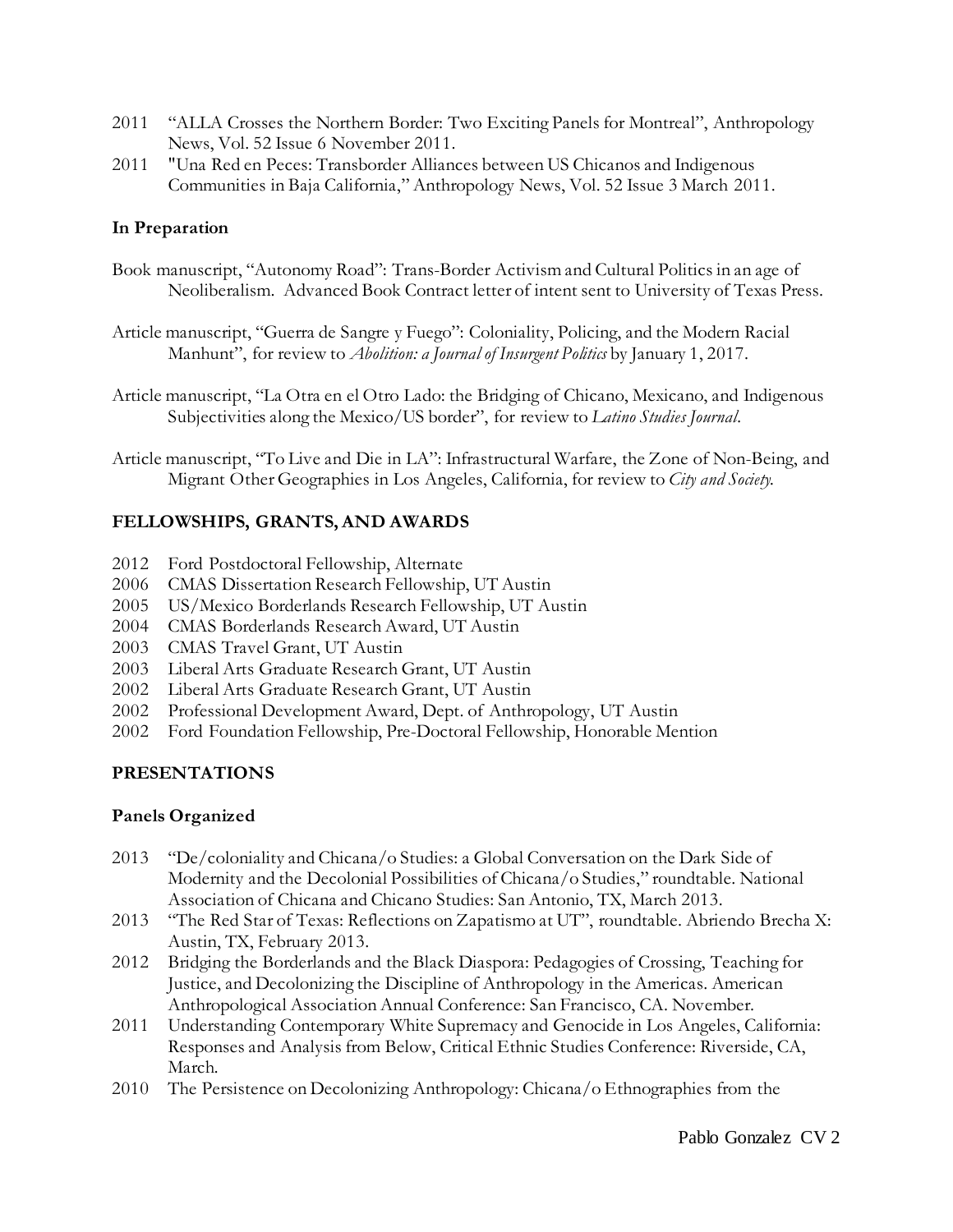Borderlands of Anthropology, American Anthropological Association Annual Conference: Philadelphia, PA, December.

### **Professional Conference Papers**

- 2011 "Contesting Autonomies and Commons": Chicana/o Urban Zapatismo and the Rise of Neoliberal white Supremacy in Los Angeles, California. Critical Ethnic Studies Conference: Riverside, CA, March.
- 2010 "The Other on the Other Side": The Circulation of Trans-border Struggles and the Creation of "Other Geographies" along the US/Mexico Borderlands. American Anthropological Association Annual Conference: New Orleans, LA, November.
- 2010 "Contesting Autonomies and Commons: Chicana/o Urban Zapatismo and the Rise of Neoliberal White Supremacy in Los Angeles, California," National Association for Chicana/o Studies Annual Conference: Seattle, WA, April.
- 2007 "Autonomy Road": the Cultural Politics of Chicana/o Autonomous Organizing in Los Angeles, California," American Anthropological Association Annual Conference: Washington D.C., November.
- 2006 "Los Irregular Gringos: Probing Chicana/o Radical Transnationalism, Indigenismo, and Zapatismo in the construction of New Autonomies and Political imaginaries," Latin American Studies Association Annual Conference, San Juan, Puerto Rico, March.
- 2004 "Youth Liberation Network: Transnational-Inspired Organizing by Youth of Color in Austin, Texas," American Studies Association Annual Conference, Atlanta, Georgia, November.
- 2002 "The New Chicana/o Left: Global Struggles and the Building of Communities in Resistance," National Association for Chicana and Chicano Studies Conference, Chicago, IL, March.

### **Presentations**

- 2007 "Autonomy Road": the Cultural Politics of Chicana/o Autonomous Organizing in Los Angeles, California," CMAS Platica Brown Bag Series: The University of Texas, Austin, TX, April 2007. "La Otra y el otro lado.: Building a Transfrontera Movement to the Left& from Below," Siglo XXI: Ecomonies of Class, Economies of Culture Conference The Inter-University Program for Latino Research (IUPLR) Second Biennial Conference, Austin, TX, April.
- 2007 "La Otra y el Otro Lado": Reflections on Building a Transfrontera Movement "to the Left and From Below," Latina/o Studies Graduate Student Conference: University of Illinois, Urbana, IL, February.
- 2005 "Building a Chicano/a Internationalism: Global Struggles and the Construction of Communities in Resistance," Ethnic Studies Annual Graduate Conference: University of California, Berkeley, CA, March.
- 2004 "Oppositional Consciousness Within the Academy," Abriendo Brecha: Activist Scholarship Conference: The University of Texas, Austin, TX, November.
- 2003 "Zapatismo and Women of Color Politics in Chiapas," Race, Gender, and Nation Conference: University of Texas, Austin, TX, February.
- 2003 "Estacion Libre: Reflections on Race, Gender, and Privilege within Chicana Internationalism," CMAS Platica Brown Bag Series: The University of Texas, Austin, TX, April.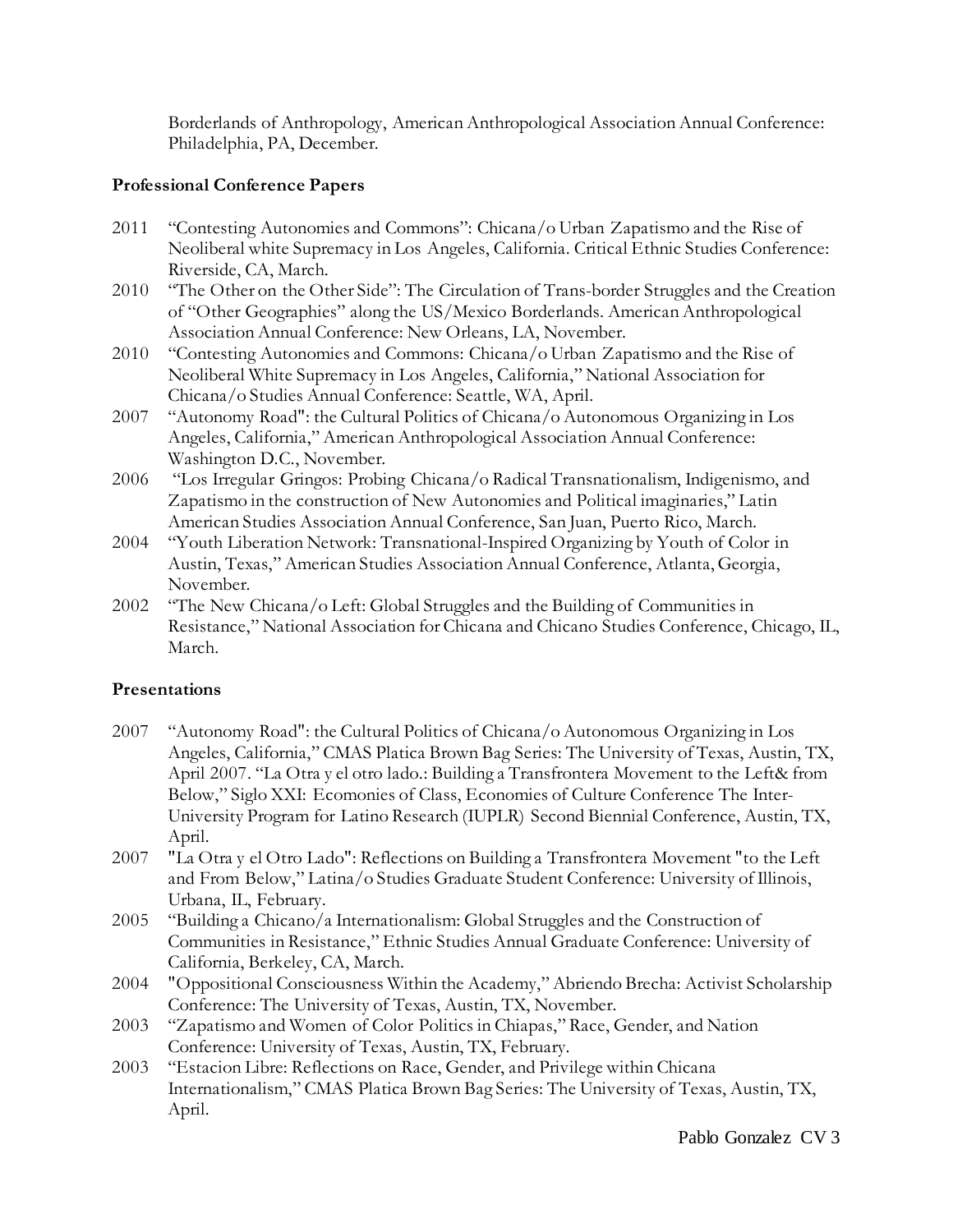- 2002 "Dismantling Borders: The history of the Center for Mexican American Studies and the Institute for Latin American Studies at UT Austin," Rockefeller Symposium Series: Race, Rights, and Resources in the Americas, joint presentation with Angela Steusse, April.
- 2001 "La Voz de Cerro Hueco: Zapatista Political Prisoners and Autonomy within the Prison Walls," Ninth Annual History Graduate Student Symposium on Violence, Community, and the Academy: The University of Texas, Austin, TX, October.

### **Workshops Organized**

- 2014 Dialogo Global Decolonizing Knowledge and Power Seminar. Autonomous University of Barcelona: Barcelona, Spain, July 2014
- 2013 "Dialogo Global California/Global Dialogue California: a Workshop on Decolonial Studies", organizer. University of California Berkeley: Berkeley, California, April 2013.

### **Roundtables and Workshops**

- 2013 "De/coloniality and Chicana/o Studies: a Global Conversation on the Dark Side of Modernity and the Decolonial Possibilities of Chicana/o Studies," roundtable. National Association of Chicana and Chicano Studies: San Antonio, TX, March 2013.
- 2013 "The Red Star of Texas: Reflections on Zapatismo at UT", roundtable. Abriendo Brecha X: Austin, TX, February 2013.
- 2008 "Identity, Memory, and Activism in the 'Other' United States," roundtable. National Association of Chicana and Chicano Studies: Austin, TX, March.
- 2007 "Breaking the Walls of the University: Disrupting, Reclaiming, and Activating Space," Abriendo Brecha IV: Activist Scholarship Conference: The University of Texas, Austin, TX, February.
- 2006 "The Zapatista Sixth Declaration of the Selva Lacandon Jungle: A Call to Globalize a Grassroots Global Agenda For Justice," Abriendo Brecha III: Activist Scholarship Conference: The University of Texas, Austin, TX, February.
- 2006 "The Performance of Not Knowing," Abriendo Brecha III: Activist Scholarship Conference: The University of Texas, Austin, TX, February.

### **Invited Lectures**

- 2015 "Foreclosures and Dispossession amongst Latinos in the Bay Area, California". University of San Francisco, March 2015.
- 2013 "Race as a Floating Signifier"; Caribbean Migration to the United States and Western Europe; Chicana/o Studies Program, University of California Berkeley, September 17.

### **Moderated Panels**

2014 "Xicana/o Art Platica w/ Malaquias Montoya, Celia Herrera Rodriguez, Jesus Barraza, and Melanie Cervantes," Howard Zinn Book Festival, San Francisco, CA. November 2014.

### **TEACHING AREAS**

Methods in Ethnic Studies; Chicana/o Ethnography; Chicana/o and Latina/o Culture; Introduction to Chicana/o History; History of the Southwest; History of Race and Ethnicity in the Western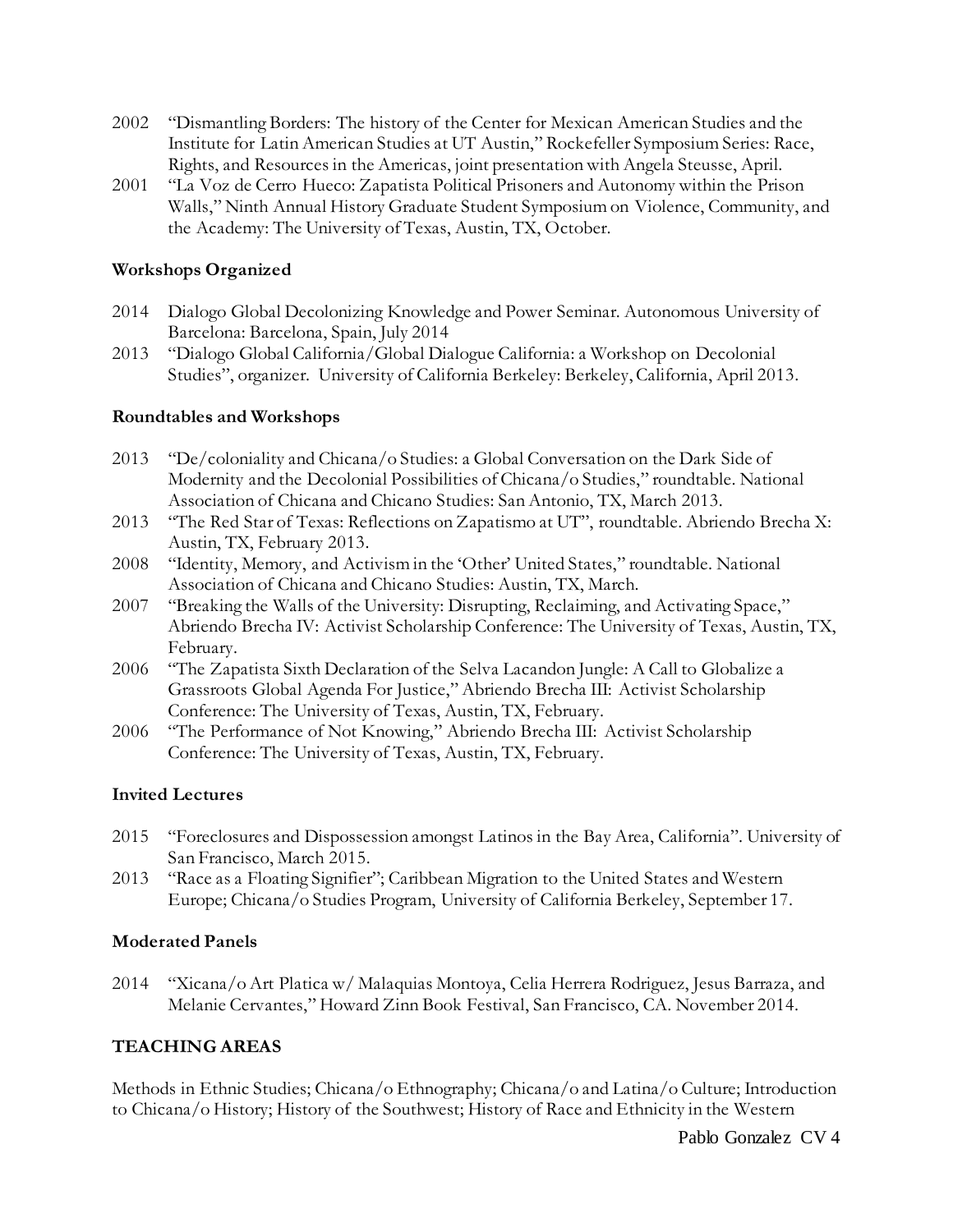United States; Mexico/US Borderlands; US and Mexican Immigration; Contemporary Latina/o Social Movements; Latinas/os and the Criminal Justice System; Greater Mexico

### **TEACHING EXPERIENCE**

#### **Graduate Courses**

2011 California Institute Integral Studies, Department of Anthropology Adjunct Faculty Quantitative Methods in Anthropology

#### **Undergraduate Courses**

University of California at Berkeley, Chicana/o Studies Program

- 2016 Mexican Immigration
- 2016 Chicana/o Ethnography
- 2016 History of the Southwest, 1848-present
- 2016 Introduction to Chicana/o and Latina/o Culture
- 2015 Introduction to Chicana/o and Latina/o Culture
- 2014 Introduction to Chicana/o History
- 2014 Zapatismo at 20yrs: Implications for Chicano Studies
- 2013 History of the Southwest: 1848 to present
- 2012 Introduction to Chicana/o History

University of California at Berkeley, Department of Ethnic Studies

- 2016 US Immigration
- 2015 History of Race and Ethnicity in the Western United States (1598-present)

University of San Francisco, Sociology

2015 Latina/o and Chicana/o Culture and Society

San Jose State University, Mexican American Studies Department 2012 Chicanos and the Criminal Justice System

The University of Texas at Austin, Department of Anthropology 2008 Introduction to Cultural Anthropology

The University of Texas at Austin, Center for Mexican American Studies 2007 Introduction to Mexican American Culture

California State University Los Angeles, Chicano Studies Department 2005 Chicanos and Diverse Communities in the United States

#### **Teaching Assistant**

The University of Texas at Austin, Anthropology and Center for Mexican American Studies Graduate Teaching Assistant 2003 Poverty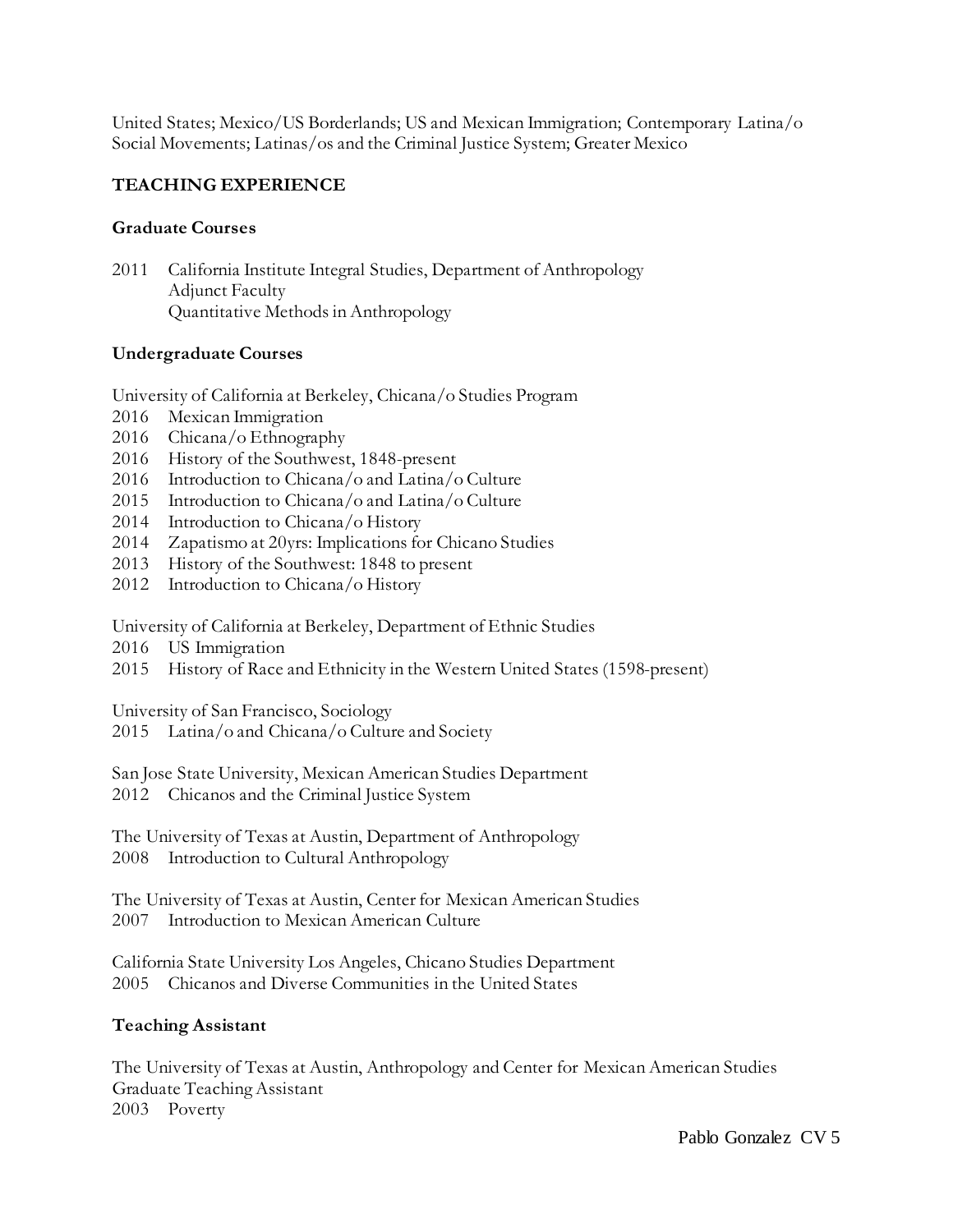- 2002 Introduction to Mexican American Culture
- 2002 Mexican American History in the US
- 2001 Introduction to Cultural Anthropology
- 2001 Introduction to Cultural Studies
- 2000 Introduction to Cultural Studies

### **RESEARCH EXPERIENCE**

#### **Ethnographic Fieldwork**

|           | 2013-present Ethnographic Research on Latinos and Housing Crisis      |
|-----------|-----------------------------------------------------------------------|
|           | Greater East Bay Area, CA (September 2012-currently)                  |
| 2005-2006 | Dissertation Ethnographic Research                                    |
|           | Los Angeles, CA (April 2005-December 2006)                            |
| 2000-2002 | Ethnographic Research for Master's Report                             |
|           | San Cristobal de las Casas, Chiapas, Mexico (Summer 2000, 2001, 2002) |

### **Archival Research**

2004-2005 Center for Latino Policy and Research, Berkeley, CA (August 2004-May 2005)

#### **Research Fellow, Consultant, Assistantship**

| 2013/14 | Visiting Research Fellow                                                       |
|---------|--------------------------------------------------------------------------------|
|         | Chicano Studies Program/Ethnic Studies                                         |
|         | University of California Berkeley                                              |
| 2001    | Team Research Member                                                           |
|         | Dana Center, The University of Texas, Austin, TX (Spring 2001)                 |
| 2001    | Research Assistant                                                             |
|         | Rockefeller Race, Right, and Resources in the Americas, Austin, TX (2001-2002) |

### **SERVICE TO PROFESSION**

| 2014    | Section Program Co-Coordinator, Association for Latina and Latino Anthropologists  |
|---------|------------------------------------------------------------------------------------|
| 2013    | Section Program Co-coordinator, Association for Latina and Latino Anthropologists, |
|         | American Anthropological Association Annual Conference.                            |
| 2011-12 | Co-Contributing Editor, Association for Latina and Latino Anthropologists Column,  |
|         | Anthropology News.                                                                 |
| 2011    | Manuscript Reviewer: Cultural Dynamics Journal                                     |
| 2009    | Selection Committee Member, the Association for Latina and Latino                  |
|         | Anthropologists Annual Book Award Committee.                                       |

### **UNIVERSITY SERVICE**

2002 Selection Committee Member, "Race, Rights and Resources in the Americas" Rockefeller Postdoctoral Fellowship Selection Committee, 2000-2002.

### **COMMUNITY SERVICE**